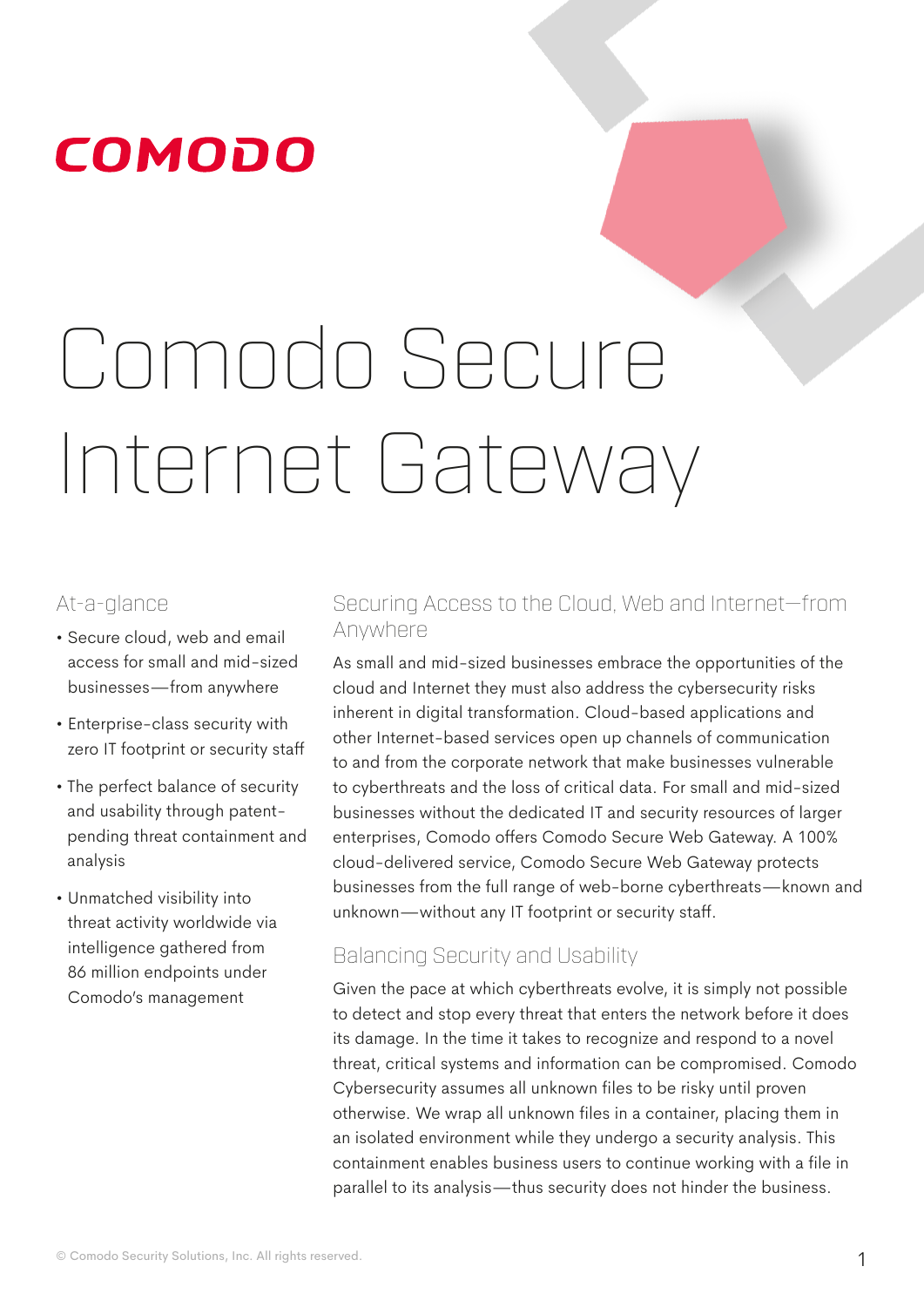## Valkyrie

Valkyrie—Comodo's threat analysis engine—is the only platform in the world to deliver a 100% trusted verdict on all unknown files, classifying them as known good or known bad. Valkyrie Verdict provides real time visibility into what's happening across your whole network by leaving no files unchecked. 100% of all files that are not classified are analyzed at lightning speed, then moved to either a known good and known bad state. No other endpoint vendor provides 100% visibility into the customer's network (as the assumptionbased verdicting doesn't know about undetected files)



## Features

Comodo Secure Internet Gateway provides enterprise-class security to small and mid-sized businesses through a unique set of features:

## **POLICY ENFORCEMENT AND VISIBILITY**

Define groups by user, department, location and mobility for granular policy management and visibility; easy integration with Active Directory.

## **URL AND CONTENT FILTERING**

Filter content based on 80+ categories, create custom blacklists and whitelists, enforce safe search, enable country-based blocking and hash-based blocking.

## **FILE-TYPE CONTROL**

Block content by true file-type, hash, source and category.

## **ADVANCED THREAT PROTECTION**

Protect your business from all web-borne threats including phishing attacks, malware, botnets, C&C callbacks, spyware, drive-by downloads, XSS-injection, cookie stealing, anonymizers and encrypted files.

## **CONTAINMENT AND ANALYSIS OF UNKNOWN APPLICATIONS**

Contain and analyze all unknown executables to eliminate attacks without slowing down your business.

## **SSL INSPECTION**

Fully inspect encrypted web traffic.

## **REAL-TIME, FULLY CUSTOMIZABLE REPORTING**

Gain visibility into Internet activity by user, group, device and location through easy-to-build custom reports.

## **TRAFFIC FORWARDING**

Forward traffic using a simple agent, proxy chaining, ICAP or direct proxy/PAC.

**MULTI-OFFICE, MULTI-LOCATION AND MOBILE USER PROTECTION** Protect all of your users and offices regardless of location.

## **24X7 EMAIL SUPPORT**

Access Comodo Cybersecurity support whenever you need it.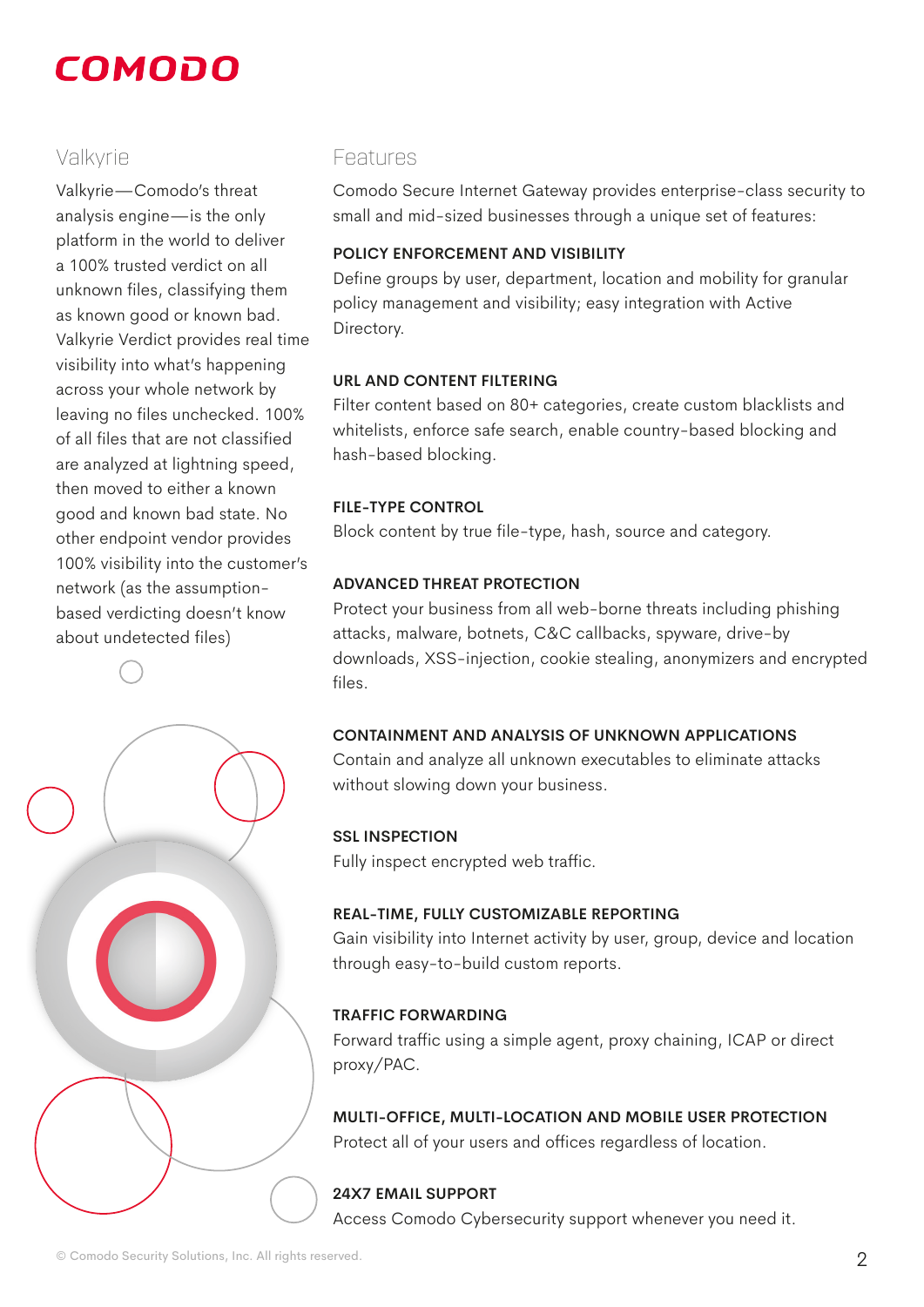## Comodo Firewall

## At-a-glance

- Unified threat management for small to mid-sized businesses
- Common Criteria EAL 4+ certified (verified by vendorneutral, third-party labs)
- The perfect balance of security and usability through patentpending threat containment and analysis
- Centralized management of multiple firewalls through an intuitive management interface
- Flexible deployment— upgrade from the free version to full protection without re-installing
- Unmatched visibility into threat activity worldwide via intelligence gathered from over 86 million endpoints

## Protecting the Network Edge from Threats Known and Unknown

As small and mid-sized businesses embrace the opportunities of the cloud and Internet they must also address the cybersecurity risks inherent in digital transformation. Cloud-based applications and other Internet-based services open up channels of communication to and from the corporate network that make businesses vulnerable to a wide array of cyberthreats.

For small to mid-sized businesses without the dedicated IT and security resources of larger enterprises, Comodo offers Comodo Firewall, a unified threat management system that protects businesses from web-borne cyberthreats. It is offered as a virtual appliance in two versions: free and full protection. The free version offers businesses protection from known threats through signaturebased detection and can be managed via a free firewall central manager that provides visibility across all of your firewalls. The full protection version provides comprehensive protection from both known and unknown—or zeroday—threats. The full protection firewall leverages Comodo's patentpending threat containment and analysis technology and also offers centralized management.

## Balancing Security and Usability

Given the pace at which cyberthreats evolve, it is simply not possible to detect and stop every threat that enters the network before it does its damage. In the time it takes to recognize and respond to a novel threat, critical systems and information can be compromised. Comodo assumes all unknown files to be risky until proven otherwise. We wrap all unknown files in a container, placing them in an isolated environment while they undergo a security analysis. This containment enables business users to continue working with a file in parallel to its analysis—thus security does not hinder the business.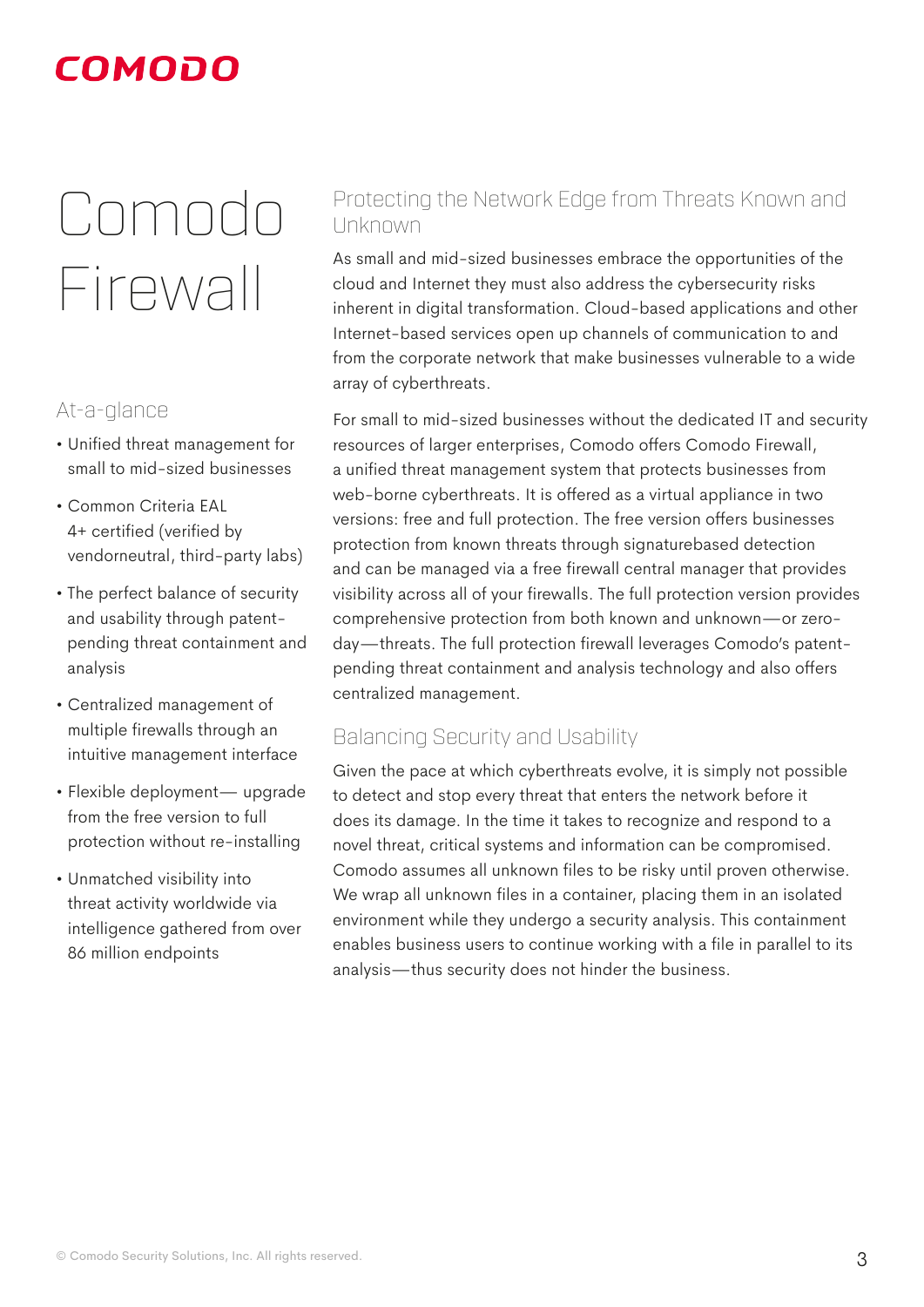## Features

Comodo Firewall provides unified threat management to small and mid-sized businesses through a comprehensive set of features (please note that some features are offered only in the full protection version of the product, as indicated below):

## **CENTRAL MANAGEMENT**

- Manage multiple firewalls
- Organization- and device-based management
- Remote management

## **SECURITY**

- Static and behavioral malware analysis at the gateway \*
- Zero-day malware protection \*
- Automated unknown file containment \*
- Portable containment technology \*
- Manual human-based malware analysis at the gateway \*
- Signature-based antimalware at the gateway
- Phishing protection
- Real-time threat intelligence
- Botnet protection (block callback attempts of infected endpoints)
- Application auto-whitelisting \*

## **CERTIFICATION**

• Common Criteria EAL 4+

## **CONTENT FILTERING**

- Category-based URL filtering (block URLs by category and custom blacklists)
- Domain categorization feed updates
- HTTPS interception (analysis of encrypted HTTPS traffic)
- Source-, destination-, schedule-, and user-based rule management

## **FIREWALL**

- Unified policy management
- Stateful packet inspection firewall
- Source-, destination-, service-, port-, IP-, and FQDN-based traffic blocking
- User-, group-, schedule-, and network-based policy management

## **NETWORKING**

- Source- and destination-based NAT support with masquerading
- VLAN and DHCP support
- WAN load balancing and failover
- Zone-based management supporting multiple LANs
- NAT, PAT, routing, ICAP support
- Virtual IP management

## **INTRUSION PREVENTION**

- Category-based IPS signature database (block intrusion attacks with granular policies by category)
- Real-time updates (weekly addition of new IPS signatures to database)
- Support for custom IPS signatures

## **VIRTUAL PRIVATE NETWORK**

- Site-to-site VPN
- Client-to-site VPN
- Support for IPSEC, L2TP, SSLVPN
- Active Directory authentication

## **MANAGEMENT**

- Simple web-based management interface
- User-, group-, and time-based rules
- Active Directory integration
- Role-based access control rights to management interface

## **BANDWIDTH MANAGEMENT**

- Service-based traffic prioritization
- Quality-of-service-based bandwidth allocation
- \* feature available only in the full protection version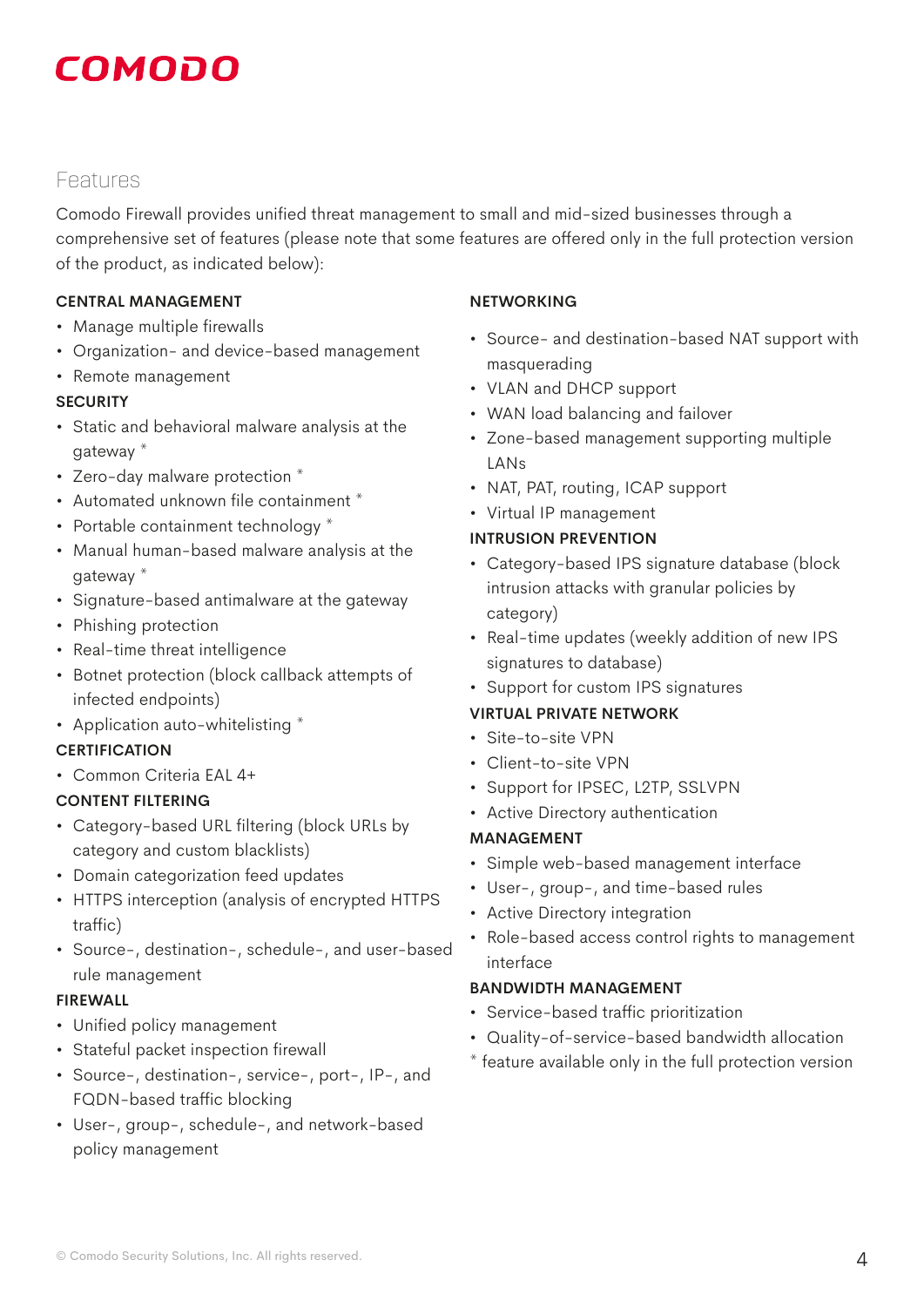## Comodo Shield

## At-a-glance

- Protect home and business users from malicious and inappropriate Internet content
- Set access policies that meet the specific needs of your business
- Set up in under 10 minutes
- Protect an unlimited number of users—for free
- 1.2 million threats blocked every day; in use at 8000 MSPs and 5000 companies across 90 countries

## Control Access to Inappropriate and Malicious Internet Content

Links to inappropriate and malicious Internet content surround us whenever we are online. Sophisticated attackers know how to get unwitting users to follow a link to, well, who knows where? Whether the content is simply inappropriate or malicious, Comodo Shield DNS Filtering protects your users—even on their mobile devices—from accessing these sites. Comodo Shield DNS Filtering is available for enterprises and MSPs and—no matter how many users you have—it is always free.

## Features

Comodo Shield DNS Filtering protects users and businesses through a comprehensive set of features:

## **NO HARDWARE AND NO INSTALLATION REQUIRED**

100% cloud-based, load balanced, geo-distributed, highly available Anycast DNS infrastructure hosted in 25+ countries

## **ENFORCE POLICIES AND GAIN VISIBILITY**

Per user, location and company

## **DOMAIN FILTERING**

80+ content categories and custom blacklists and whitelists

## **ADVANCED THREAT PROTECTION**

Block phishing attacks, malware domains, botnets, C&C callback events, spyware, drive-by downloads, XSS-injection, cookie stealing, anonymizers, TOR, encrypted files and all web-borne attacks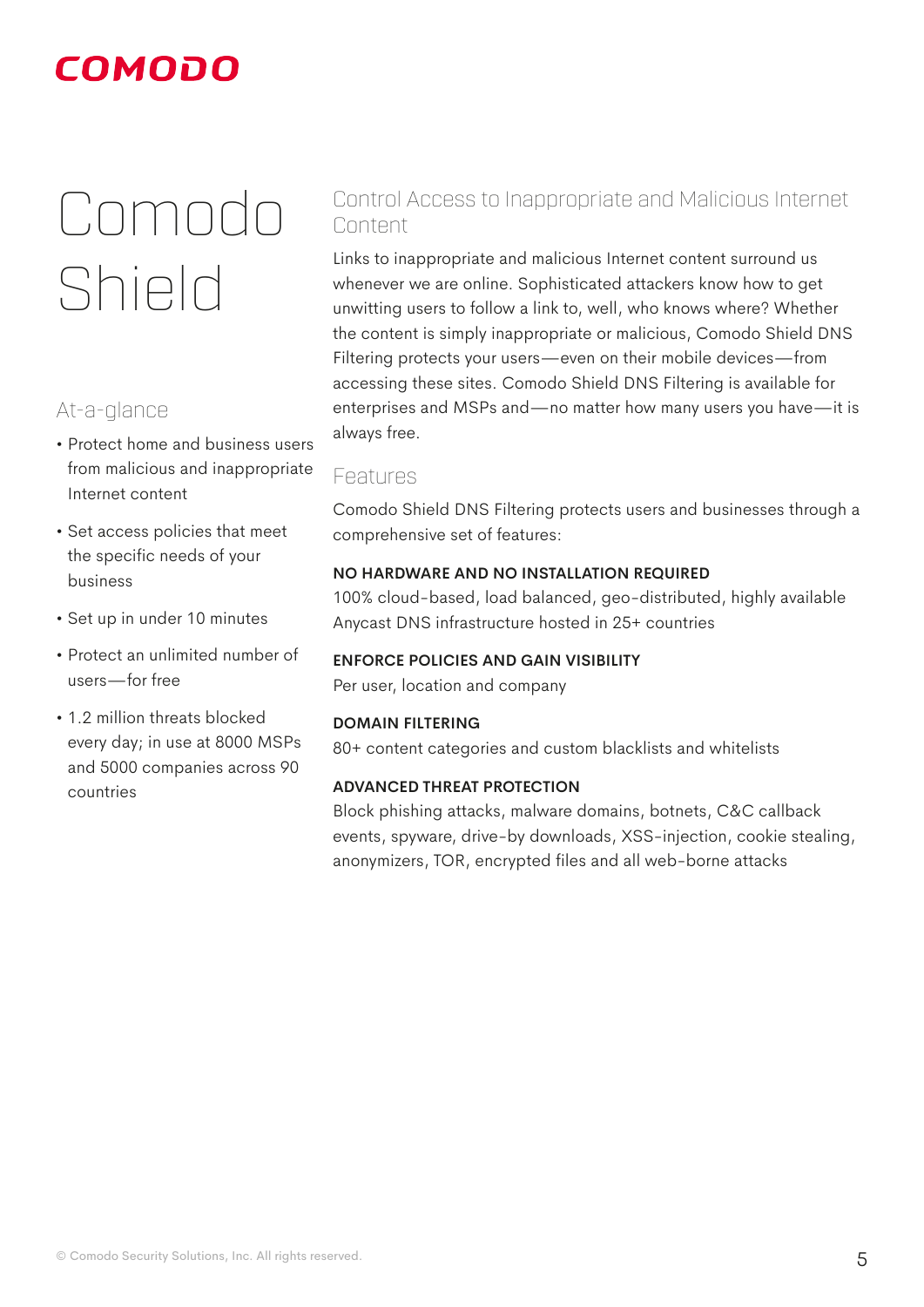## Features cont.

### **CUSTOMIZABLE BLOCK PAGES**

Design and brand block pages, show different messages per user, location and category

### **REAL-TIME SECURITY UPDATES**

Leverage threat intelligence gathered from 600,000 businesses and 86 million endpoints worldwide

#### **STOP MALICIOUS DOMAIN REQUESTS AND IP RESPONSES**

100% cloud-based web security delivered at the DNS level

#### **REAL-TIME, FULLY CUSTOMIZABLE REPORTING**

Monitor web transactions from anywhere, get scheduled reports delivered to your inbox and generate custom reports using simple widgets

## **MULTI-OFFICE AND ROAMING USER PROTECTION**

Cover all of your users no matter where they are

### **OFF-NETWORK PROTECTION**

Protect users and enforce web access policies no matter where users connect from

#### **IOS AND ANDROID APPS**

Protect mobile devices seamlessly across 2G, 3G, 4G LTE cellular networks and Wi-Fi

#### **MULTI-COMPANY MANAGEMENT – MSP INTERFACE ONLY**

Protect multiple companies from a single pane of glass by grouping objects, policies and rules

## **24X7 EMAIL SUPPORT**

Access Comodo Cybersecurity support whenever you need it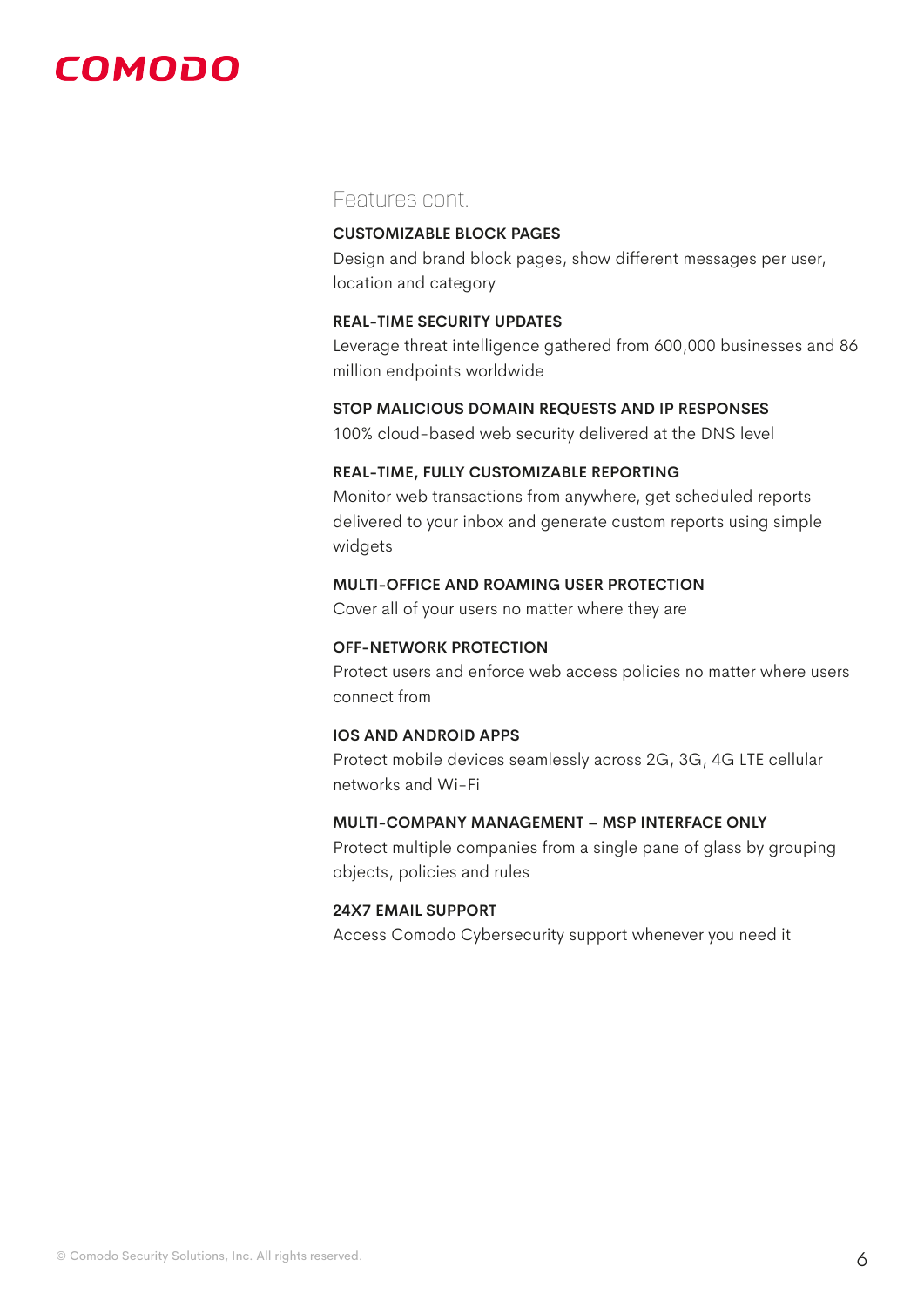## Comodo DLP

## At-a-glance

- Protection of sensitive data whether it is in motion, in use or at rest
- Enterprise-class data loss prevention for small to midsized business—without any IT footprint or security staff
- Intuitive policy design with prewritten policies for PCIDSS and HIPAA compliance
- Granular policy enforcement coupled with comprehensive reporting capabilities

## Protecting sensitive and confidential data—in motion, in use and at rest

SAs small and mid-sized businesses embrace the opportunities of the cloud and Internet they must also address the cybersecurity risks inherent in digital transformation. Cloud-based applications and other Internet-based services open up channels of communication to and from the corporate network that make businesses vulnerable to the loss of sensitive and confidential data including personally identifiable information (PII), credit card information, protected health information (PHI) and intellectual property.

## Data breaches have many origins—and costs

Sensitive data can be leaked through the actions of malicious attackers—both insiders and outsiders— but it can also can be unwittingly leaked by well-intentioned insiders who are unaware of—or work around—established security policies. The starting point for many data exposures is the everyday behavior of employees, contractors and partners as they do their work. The costs of a breach are significant whether sensitive data is lost at the hands of a determined attacker stealing SSNs or a well-meaning employee who leaves a company laptop with unencrypted data on the train. The costs— in some ways incalculable—are measured in the loss of customer and partner trust, damage to a company's brand and, in some cases, regulatory fines.

## Preventing data loss and sustaining trust

For small and mid-sized businesses without the dedicated IT and security resources of larger enterprises, Comodo Cybersecurity offers Comodo Data Loss Prevention. A 100% cloud-delivered service, Comodo DLP protects businesses against the exposure of sensitive data, helping companies meet regulatory requirements and foster customer trust—all without any IT footprint or security staff.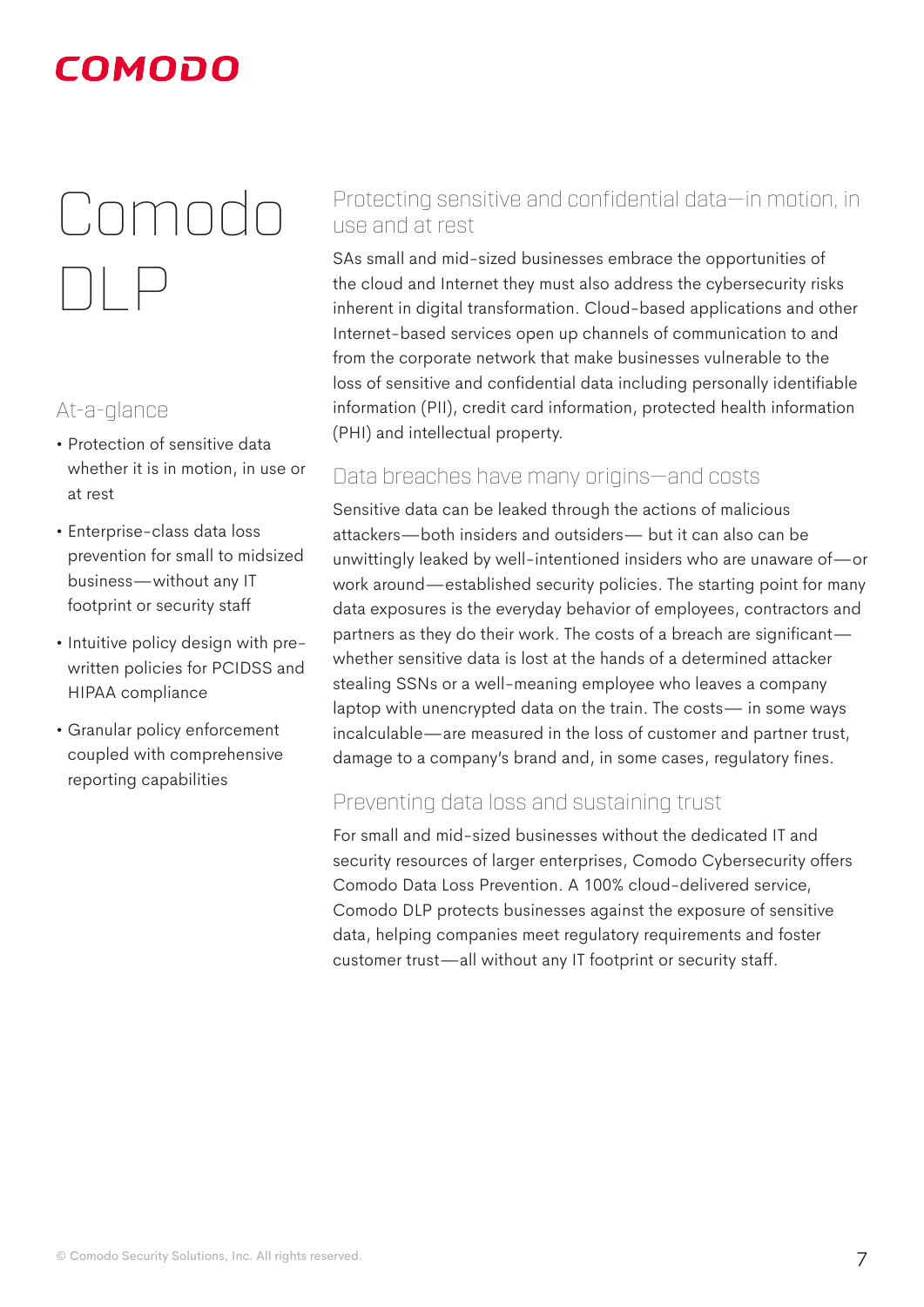## Features

Comodo DLP provides enterprise-class data loss prevention to small and mid-sized businesses through a comprehensive set of features:

#### **PROTECTION OF DATA IN MOTION**

Monitor and control the movement of data in motion via outbound email and web traffic.

## **PROTECTION OF DATA IN USE**

Monitor and control the movement of data in use via clipboard, network share, printer and screenshot.

## **PROTECTION OF DATA AT REST**

Monitor and control data stored at rest through discovery of data stored on all endpoints, databases and file servers.

## **GRANULAR POLICY MANAGEMENT AND ENFORCEMENT**

Through an intuitive policy design interface establish granular data protection policies that meet the specific needs of your business. Configure policy-based actions—including pass, log, archive, quarantine, delete—to prevent the loss of sensitive data.

#### **COMPLIANCE MANAGEMENT**

Ensure compliance with applicable data protection regulations such as PCI-DSS and HIPAA with pre-written policies and granular policy management.

#### **REPORTING**

Create activity reports to gain insight into the effectiveness of data protection policies over time and to demonstrate compliance with applicable regulatory requirements.